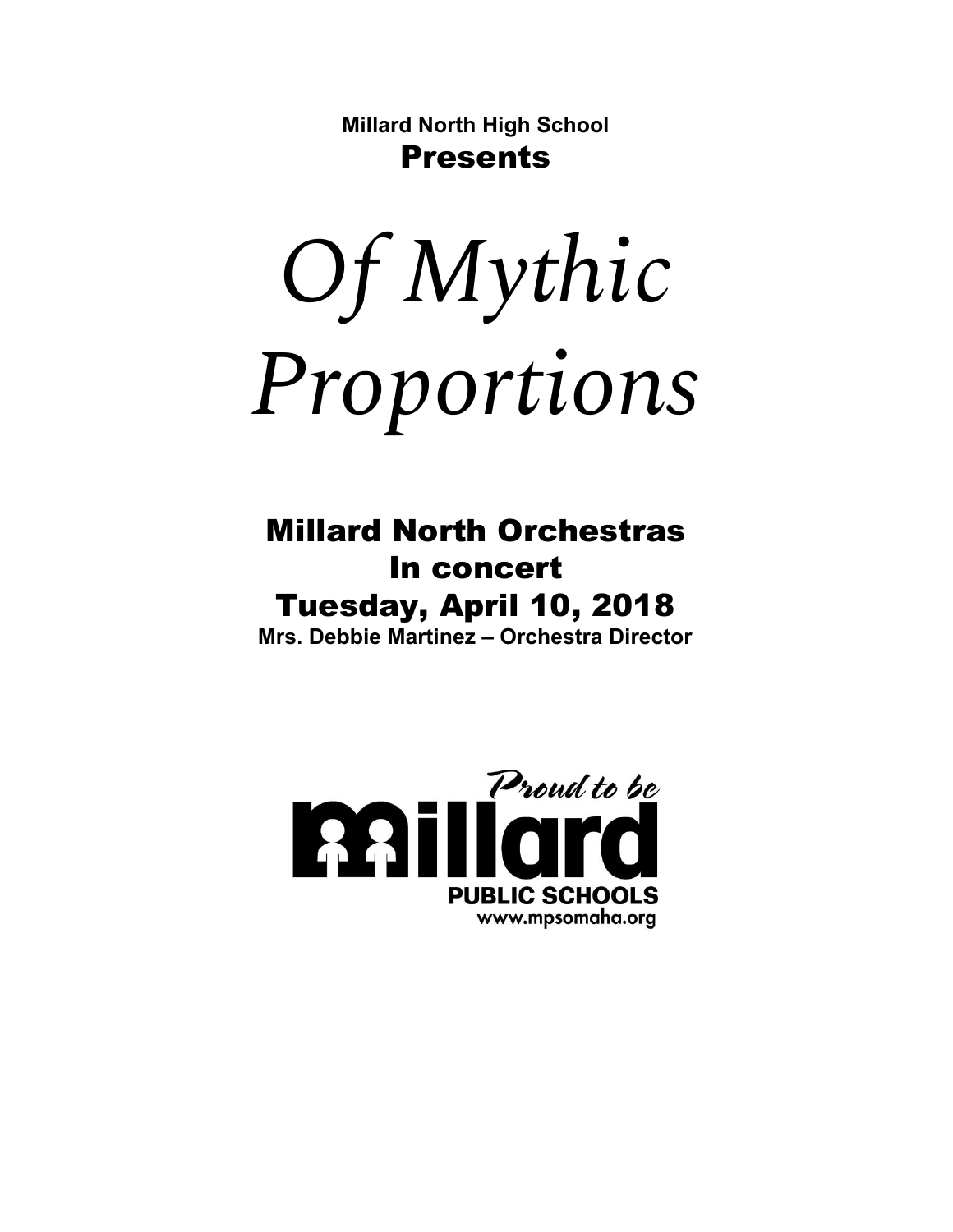#### **Millard North Orchestra ~ Tuesday, April 10, 2018** Program

#### **Philharmonic, 5th hour**

|                                                                | Cello soloists: Arpan Swaroop, Anusha Deshpande, Nathan McCoy |  |
|----------------------------------------------------------------|---------------------------------------------------------------|--|
| Violin soloists: Jillian Bunjer, Joseph Zhong, Brenna Monaghan |                                                               |  |
|                                                                |                                                               |  |

Danse Bacchanale (from *Samson and Delila)......Camille Saint-Saens*, arr. Jamin Hoffman Violin soloist: Brenna Monaghan

Swing Low, Sweet Chariot………………..Traditional Spiritual, arr. Carrie Lane Gruselle

#### **Symphony Orchestra, 2nd hour**

| Rainstick: Zach Klimowicz |                                                                           |
|---------------------------|---------------------------------------------------------------------------|
|                           | Evermore from Beauty and the BeastAlan Menken, Tim Rice, arr. James Kazik |
|                           |                                                                           |

#### **Symphony Orchestra, 1st hour**

| III. Sentimental Sarabande                                                              |  |
|-----------------------------------------------------------------------------------------|--|
|                                                                                         |  |
| Selections from <i>The Phantom of the Opera</i> Andrew Lloyd Webber, arr. Calvin Custer |  |
| Featuring: The Phantom of the Opera, Think of Me, Angel of Music, The Music of          |  |
| the Night, Masquerade, All I Ask of You                                                 |  |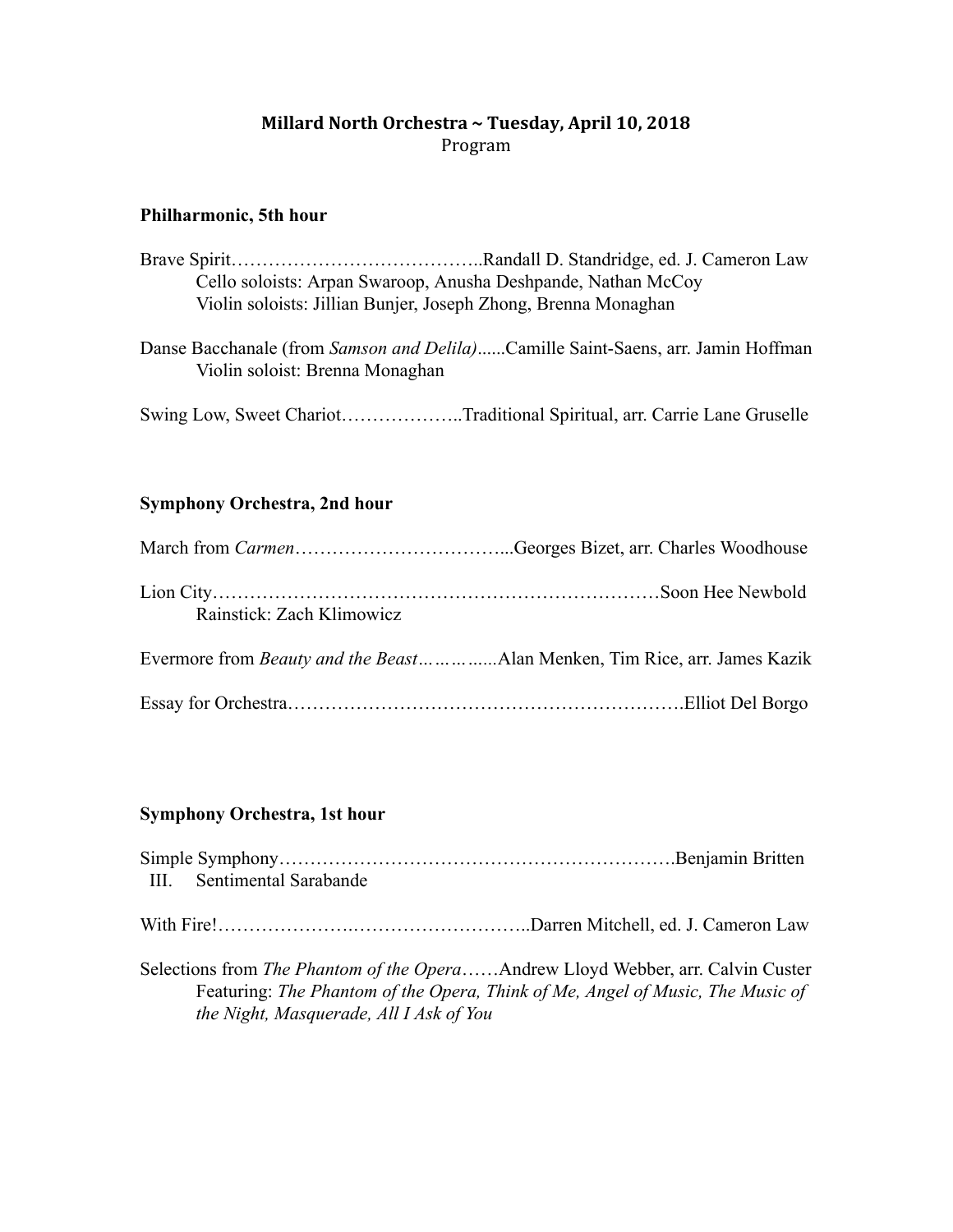#### **A TRIBUTE TO OUR SENIORS**

It has been an honor and a privilege to work with the class of 2018! They are all truly talented and dedicated individuals who have contributed a great deal of time, talent, leadership, and expertise to the Millard North Orchestra. Best of luck to each one – it will be very different without you!

\*Note – if seniors chose to submit bios, they appear below. Students are listed in alphabetical order by name – instrument – and number of years they have participated in MNHS Orchestra.

**Damien Alexander** - violin - 4 years: Damien has been playing violin for about 9 years now, he joined Millard North's Orchestra his freshman year and has been a part of it since. Freshman and sophomore year, Damien also played football and now is a senior captain for Millard United Rugby. After high school, Damien Plans to play rugby at Iowa State University, UNL, or Wayne State, where he will major in psychology.

**Daniel Bartolomei bass 4 years:** Daniel has been in orchestra for all four years of high school, as well as being a part of the marching band program. Thanks to Mrs. Martinez for giving all of us the ability to make some beautiful music!!!

**Karly Beglin bass 4 years:** Karly has participated in multiple clubs and activities over her four years in high school. She is attending University of Omaha in the fall semester, and is enrolled in their pre-med program. She hopes to study abroad in the next year and she wishes all her fellow orchestra seniors the best of luck!

**Lainy Blaker violin, viola, cello, bass, tuba 4 years:** Orchestra has given me so many great opportunities that I never would've expected. I was able to learn every instrument in the orchestra as well as conduct and rehearse the orchestra myself. I know that I can use these amazing opportunities in the future as a music major at UNL and in life.

**Abbey Braak cello 4 years:** Abbey has participated in the orchestra program for all four years of her high school experience as a cellist. She was involved with the MN JV Swim Team her Freshman and Sophomore years. She is a current member of the National Honor Society and the IB Diploma Program. In college, she wishes to major in Animal Sciences to become a veterinarian. She would like to thank her awesome family, friends, and teachers for supporting her throughout her high school journey.

**Ashley Carlson viola 4 years:** Outside of orchestra, Ashley is involved in the Millard North marching band, wind symphony, theatre department, show choir tech team, and National Honor Society. She would like to thank her wonderful family and friends for always supporting her in everything she does, and her directors for giving her four years of delightful music and meaningful experiences.

**Sarah Clark clarinet 3 years:** Sarah Clark participated in the forensics team, Latin club, theater productions, and church youth groups. But she is mostly involved in the band program, including the marching, concert, and jazz bands. She is attending Utah State University next fall as a chemistry major, and will continue on with band programs there as well.

**Austin Coe percussion 3 years:** Austin has been in orchestra winds for 3 years. He would like to thank all of his friends and family for pushing him to go as far as he did with his music. After high school, he plans to attend the Minneapolis College of Art and Design.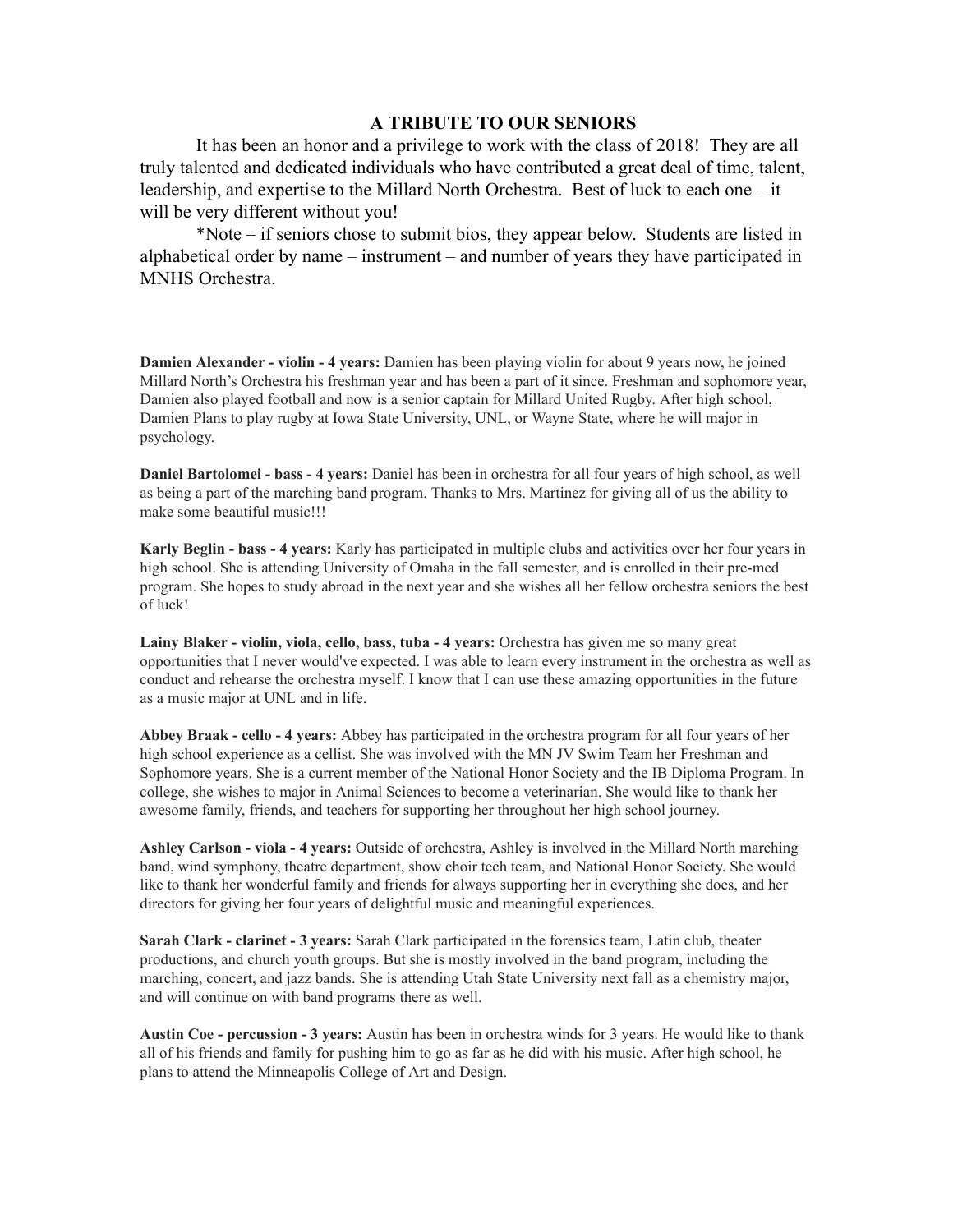**Zoe Cook horn 3 years:** Outside of orchestra winds, Zoe also participates in marching band, concert band, choir, show choir, and theater. Next year she will be attending University of Nebraska-Lincoln. Playing with the orchestra has been a highlight of her concert band experience and she is incredibly grateful to Mrs. Martinez for providing this opportunity.

**Xander Downs cello 4 years:** Besides Orchestra, Xander did crosscountry for all 4 years at MNHS. Xander likes long walks on the beaches, and also plans to go to college and take time to travel and making art whenever possible.

**Grace Dunbar violin 4 years:** Outside of Orchestra Grace has been involved in the MN play productions and FCCLA. She will be attending UNL majoring in Early Education and Spanish. She is grateful for all the amazing opportunities the MN orchestra has offered and wishes the class of 2018 the best of luck in the future!

**Mitchell Feagins cello 4 years:** I've been in orchestra for all four years and was involved in the Cody Practice Club. I plan to go to UNO after high school and possibly major in music or anything creative and fun like that. Without my family I wouldn't be the person I am today, I love them and thank them for everything, also shoutout to my helpful teachers and friends.

**Christian Fritz cello 4 years:** I've thoroughly enjoyed my 4 years in orchestra and also my 4 years in Cross Country as well. Thanks to my great friends and family for making these years go by super fast. I've had lots of fun and hope to continue to do so in the coming years.

**Makenzi Hawk violin 4 years:** Makenzi has been involved in the Millard North show choir, choir, and orchestral programs for all four years of high school. She wishes to thank all her teachers but most specifically Mrs. Martinez, Mr. Placek, Mr. Mathis, Ms. Tantillo, and Mr. Dugdale for helping Makenzi become who she is today, and changing her life for the better.

**Chris He violin 3 years:** Chris has been in the school orchestra for 3 years, and has participated in a variety of activities such as the IB Diploma Program and swimming. He would like to thank his parents, his professors at North, and the wonderful music department that has given him a wonderful experience.

**Elizabeth Hill cello 4 years:** Elizabeth has been involved in lots of music activities outside of school, especially with her church, St. Leo's. She has enjoyed and met many friends during her four years in orchestra, and has made many memories she will treasure. Thank you, Mrs. Martinez, because you are such a caring, talented, and loving teacher.

**Hunter Holoubek bassoon 3 years:** Hunter has been heavily involved in music/performing arts at Millard North. Along with orchestra winds Hunter is involved with Varsity Marching Band, Wind Ensemble, Jazz Band, the Fall Musical, and the Winter and Spring plays. Next year Hunter hopes to continue music by pursuing a degree in Music Education at either UNO or UNL. Hunter would like thank his family for the support and Mrs. Martinez for the amazing orchestra opportunity.

**Mary Kate Huser clarinet 3 years:** Involved in: Band, Orchestra Winds, Mustang Mentoring, SkillsUSA, Broadcasting Club, and Student Council. After high school I plan on attending The University of NebraskaLincoln and majoring in Nursing, while participating in the school's Air Force ROTC program. Thank you to all my family, friends, and teachers for all the priceless memories!

**Austin Infante viola 4 years:** Austin is currently attending Millard North High School and participates in the high school's music program. Other than being in Orchestra for 4 years, he had a lead in this year's musical, Aida, and he has been a part of the varsity choir for 4 years and the award winning show choir Infinity for 3 years. He would like to make a shoutout to his sister and especially his parents. "Thanks for coming everybody, enjoy the concert!"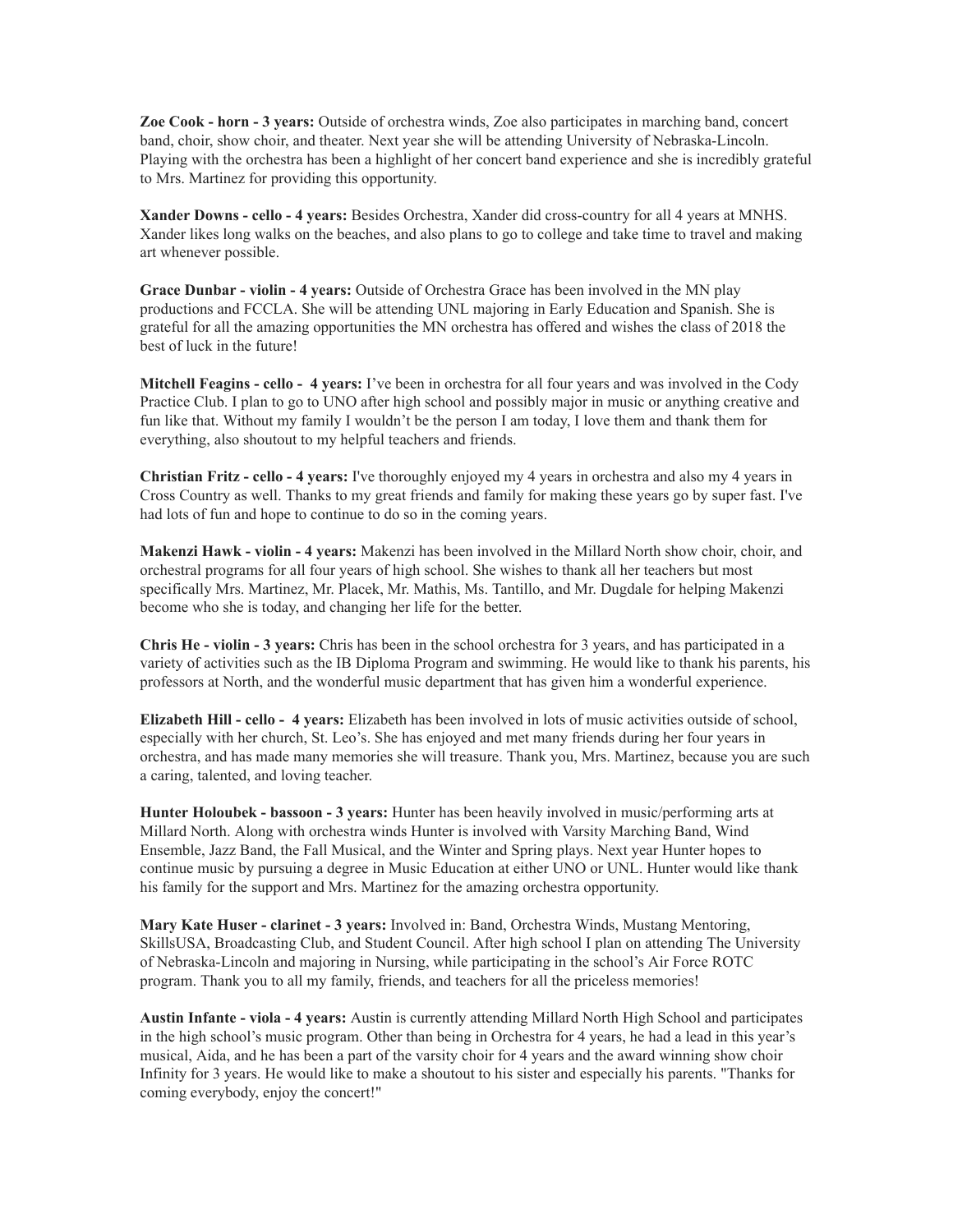**Alyssa Jarabek viola 4 years:** Throughout high school, Alyssa has been a member of show choir, choir, show band, Nova co-Ed acapella group, the musicals, tech crews for the plays, National Honor Society, Math Honor Society, and is president of the Spanish Honor Society, along with being a member of her church worship team and volunteering in her free time. Following high school, she plans to major in biochemistry with a minor in Spanish and math, following a pre-medicine track. She would like to thank her family, friends, and teachers for supporting her in everything she does.

**Mary Johnson violin/viola 4 years:** Mary has participated in Latin Club, Writer's Club, and several Orchestra events over the last four years. She would like to thank her wonderful parents, the best she ever could have asked for, for their patience and devotion. She would also like to thank her amazing older brother, who has been more supportive and helpful than words could ever say. She intends to go into Linguistics, with a possible minor in Accounting or Statistics.

"All we have to decide is what to do with the time that is given to us." J.R.R. Tolkien

**Emily Juno viola 4 years:** Emily Juno has been playing Viola in the Millard North Orchestra for 4 years. She is also the costumes chief for drama productions and participates in various outreach programs for Orchestra. She is also a head member of the "Zach Klimowicz Fan Club", and is an avid participator of the Millard North Shark Sock Wednesday tradition. She would like to thank her friends and family for all their years of love and support.

**Zach Klimowicz Cello, Guitar, Rainstick 4 years:** Zach has participated in the Orchestra program at Millard North since Freshman year. He is also involved in North's drama program, a production designer for the Infinity, Illumination, and Intensity Show Choirs, and an avid participator in Millard North's proud Shark Sock Wednesday tradition. He would like to thank his parents, friends, and peers for supporting him as well as his fans for keeping his room nice and cool.

**Rena Li flute 4 years:** Rena Li has been involved in music for all four years of her high school career as a flute player in the Millard North Band and Millard North Orchestra. Alongside music, she has developed her leadership skills as a drum major for the marching band, and participates in the Slam Poetry Club. She would like to thank her parents, friends, and the Music Directors at North for making all the lovely memories possible.

**Daniel Liebsack trumpet 2 years:** Daniel has participated in many other extracurricular activities besides orchestra including but not limited to band, jazz band, forensics, and NHS. He wants to thank all his teachers and his parents for all the help they gave him through high school.

**Brent Lienemann bass clarinet 1 year:** This is Brent's first year in orchestra winds as he is trying to get the most of his high school experience before graduation. He has participated in marching band all 4 years and currently is in wind ensemble. Brent plans to pursue a career in psychiatric nursing after high school.

**Fianna Long-Bulduc - viola - 4 years:** Fianna played the viola in Philharmonic Orchestra her freshman year, Symphony Orchestra her sophomore, and in Chamber her junior and senior year. Also, she participated in the jazzlike club for strings, Alternative Styles, her senior year. Besides orchestra, Fianna plays the flute in the Millard North Band. She plans on continuing both instruments at UNL where she will study Music Performance. She wishes the best of luck to the rest of the orchestra seniors and their futures, and thanks Mrs. Martinez for being the absolute best music teacher. She would also like to thank her family for supporting her love of music and playing many instruments. <3

**Charlie Maas trombone 4 years:** Charlie Maas participates in band, theater, and show choir outside of orchestra. After high school, he is going to Creighton University to study Psychology, and can't thank his friends and family enough for these 4 years!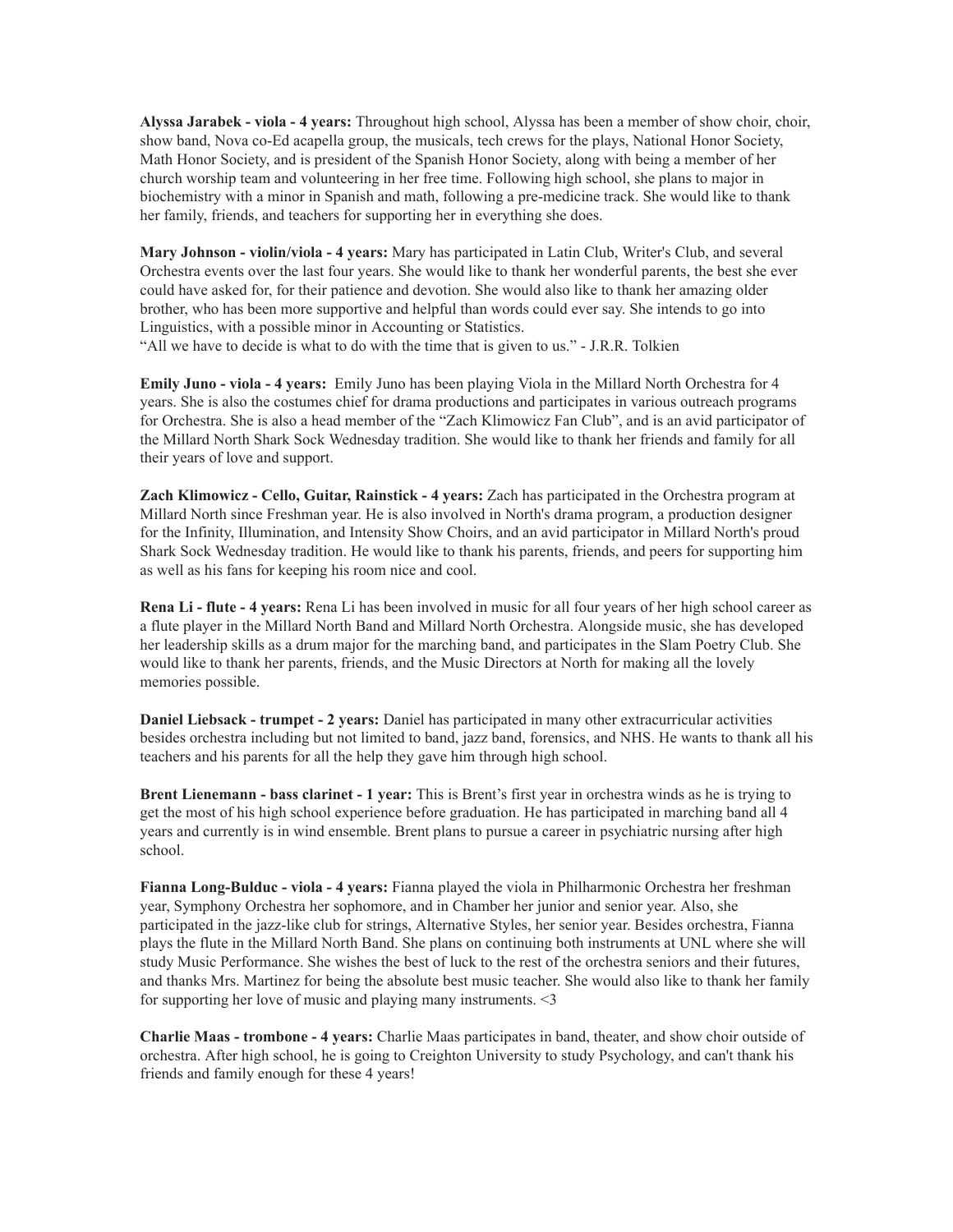**Ethan McDermott violin 4 years:** Throughout his years in high school, Ethan always had an interest in languages. His mom would always sarcastically say that he would one day he would end up in a yurt somewhere in the steppes of Mongolia because of his interest in random languages. As of right now, he is not exactly sure what he plans to do after high school, although it will very likely include languages and is only slightly less likely to involve a yurt. He would also like to thank all his friends, family, and teachers that made his last four years great.

**Vishnu Menon violin 4 years:** Thank you to my teachers and parents for supporting me in high school in all I endeavored.

**Shae Monaghan violin 4 years:** Through my high school career I was fortunate to be a part of MN JV swim team, MN Orchestra, OAYO Symphony, Debate Team, Theater pit orchestra and various volunteer programs. All of my accomplishments were not done by myself, so I would like to thank everyone: teachers, family, and friends, who have been a part of my journey. But most importantly, I would like to thank my parents who were the first to support and believe in my abilities and provided opportunities of a lifetime. Millard North has also provided great opportunities and communities that built me up to be the person I am today and helped pave the path for my future. I am so happy to have been apart of MN Orchestra!

**Austin Nguyen violin 4 years:** Austin has participated in various activities in high school, such as competing in Robotics and Forensics, and he is also on the International Baccalaureate Diploma track. He is planning on attending the University of Texas at Dallas after high school.

**Makenzie Reed oboe 3 years:** At Millard North, Makenzie is a member of the Millard North Band, Orchestra, National Honor Society, and German National Honor Society. Outside of school, she is a member of the Blade and Edge Figure Skating Club of Omaha. Next year, Makenzie will attend Minnesota State University, Mankato to study Zoology, and will participate in the "Maverick Machine" Marching Band, and the Maverick Hockey Cheer/Figure Skating Squad.

**Maddie Ryan violin 4 years:** Maddie has been a violinist for 9 years and is also involved in other activities at school. She has been in FCCLA since sophomore year and this year is also involved in student council and senior class board. She would like to remind everyone that mayonnaise is not an instrument... horseradish isn't an instrument either.

**Mia Schaeppi violin 4 years:** This is Mia's ninth year playing violin for school orchestra. Outside of orchestra she is involved in FCCLA, art classes, National Honor Society and tech in theatre. She is excited to play with her school orchestra for the last time and will be attending UNL in the fall.

**George Varghese violin 4 years:** It would be super difficult to describe even a fraction of the experiences I've enjoyed in high school. I have been fortunate enough to learn from and meet many different kinds of people. I hope that in the future I can apply myself in a way that improves the world, so that I can a full life without any regrets.

**Pranav Viswanathan violin 4 years:** Along with orchestra, I am involved in the high school tennis and forensics teams. I have been a member of the Millard North Orchestra for all four years of high school, and I am really glad that I did. Orchestra gives me the opportunity to express my feelings through music and a good time to relax after stressful times.

**Maleigha Warwick violin 4 years:** Maleigha Warwick has been playing the violin for over 9 years. This is a skill she will cherish forever. Maleigha has also been involved with volunteering around her community and likes to challenge herself academically. She is sad to leave but is excited to see where life takes her after graduation!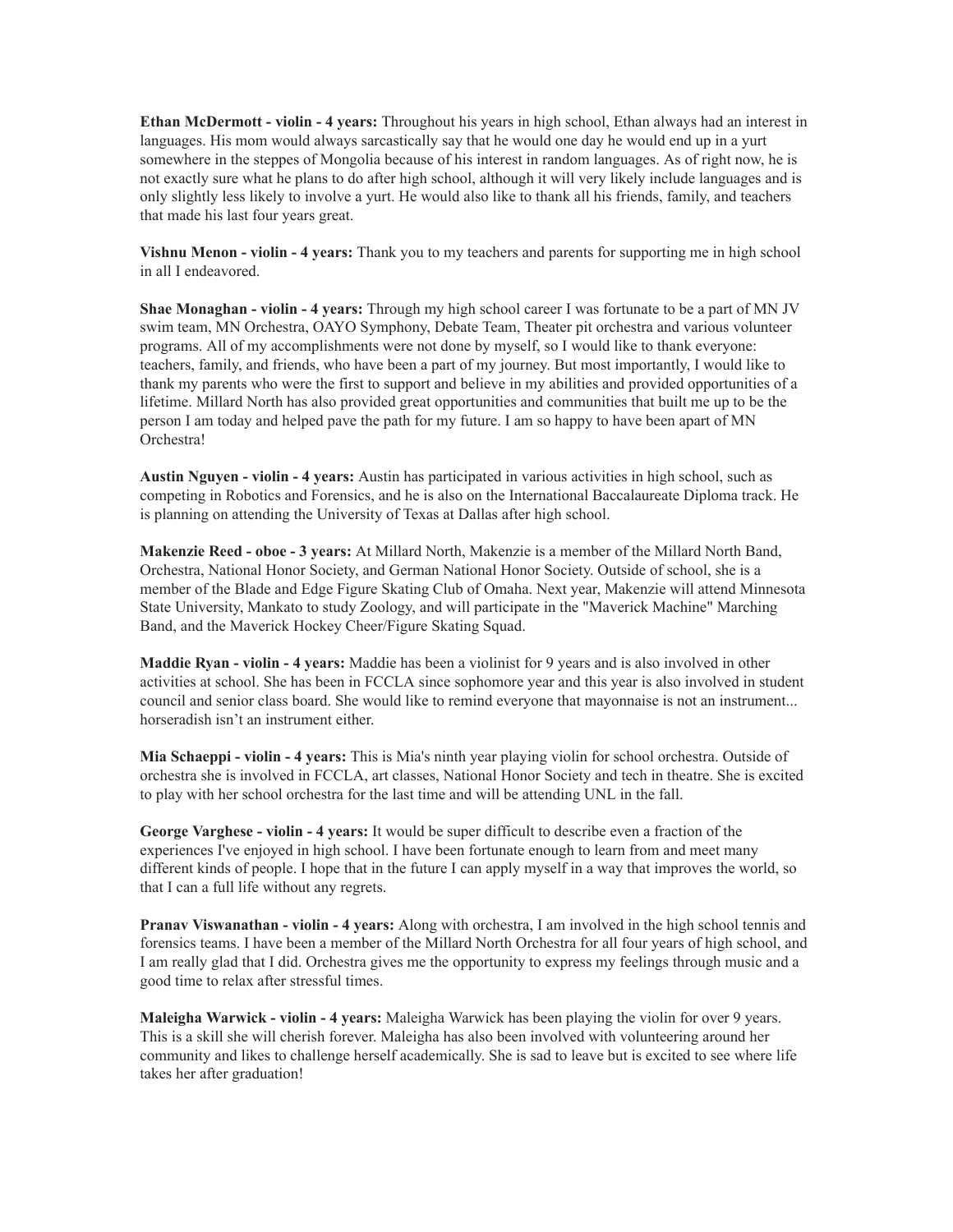**MJ Waterhouse viola 4 years:** "Thanks to all involved in the orchestra program it's been wild. Here are some inspiring words for me to leave you with:

When there's trouble, you know who to call (teen titans!) From their tower, they can see it all (teen titans!) When there's evil on the attack You can rest knowing they got your back Cause when the world needs heroes on patrol Teen titans, go! With their super powers, they unite (teen titans!) Never met a villain that they liked (teen titans!) They got the bad guys on the run They never stop until the job gets done Cause when the world is losing all control Teen titans, go! If your heart is black, you better watch out You cannot escape the team When they catch you, there won't be any doubt You've been beaten by the teens Beaten by the teens T-e-e-n! t-I-t-a-n-s! teen titans! let's go! When there's evil on the attack You can rest knowing they got your back Cause when the world needs heroes on patrol Teen titans, go!"

**Kennedy Wolfe violin 4 years:** Kennedy enjoys drama, art, and playing a variety of instruments. She wishes the best of luck to the future of orchestra!

**Jeff Zhao violin 4 years:** Jeff is an International Baccalaureate student and has been a violinist for 9 years. He thanks all the people that have supported him throughout his life- his friends, family and teachers.

## **Thank You Seniors!**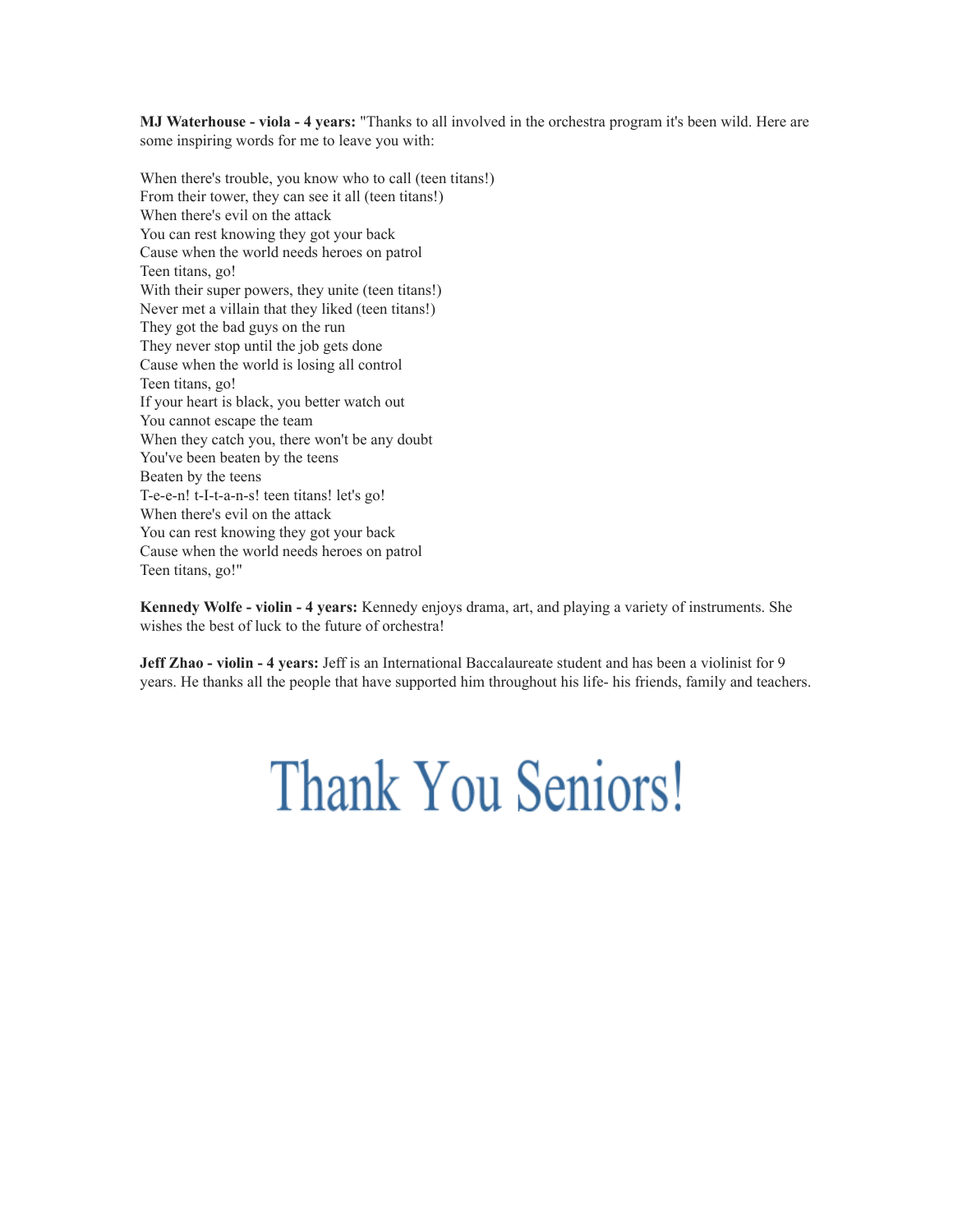#### **MNHS Music Department**

Debbie Martinez, Director of Orchestras Craig Mathis, Assistant Director of Bands and Orchestras Ryan Placek, Director of Bands Megan Tantillo, Director of Vocal Activities James Shinkle,, Accompanist

#### **MNHS Administration Team**

Mr. Brian Begley – Principal Mrs. Mary Bayne – Assistant Principal Mr. Aaron Bearinger – Assistant Principal Mr. Casey Lundgren – Assistant Principal Mrs. Susan Marlatt – Assistant Principal Mr. Chad Zimmerman – Assistant Principal/Activities Director

#### **MPS Board of Education**

Mike Pate, President Linda Poole, Vice-President Amanda McGill Johnson, Secretary Dave Anderson, Treasurer Mike Kennedy, Board Member Stacy Jolley, Board Member Dr. Jim Sutfin, Superintendent

*The district respectfully requests that any audio or video recording made of this performance be for personal use only and not be posted to a public website. Posting to a public website violates copyright law and the licensing agreement that covers the music contained in this performance. The District's license does not authorize the broadcasting, telecasting, or transmission or retransmission by wire, Internet, website, or other media.*

| <b>Date</b> | Time       | Event                                                                                         | Location                                   |
|-------------|------------|-----------------------------------------------------------------------------------------------|--------------------------------------------|
| $4 - 14$    | 10AM       | Mustang String Studio                                                                         | MNHS Music Wing                            |
| $4 - 18$    | 9 PM       | 1st Hour Symphony Orch. Performs at<br>District Music Contest                                 | Fremont HS Aud.                            |
| $4 - 21$    | TBD        | District Music Contest Solo and Small<br>Ensemble Competition                                 | Fremont HS                                 |
| $5 - 5$     | 1 PM       | MN Orch performs (req. for 12th grade and<br>winds/percussion/selected 9-11 grade<br>strings) | Oakview Mall, 2nd<br>Level, Sears entrance |
| $5 - 10$    | 5 PM       | MN Music Awards Night & Dessert<br>Reception                                                  | Auditorium & 1520                          |
| $5 - 12$    | <b>TBA</b> | ASTA Young Orch. Festival (req. 9 <sup>th</sup> grade<br>only)                                | Millard South HS                           |
| $5 - 26$    | $1$ PM     | MN Orch performs at Graduation                                                                | <b>Baxter Arena</b>                        |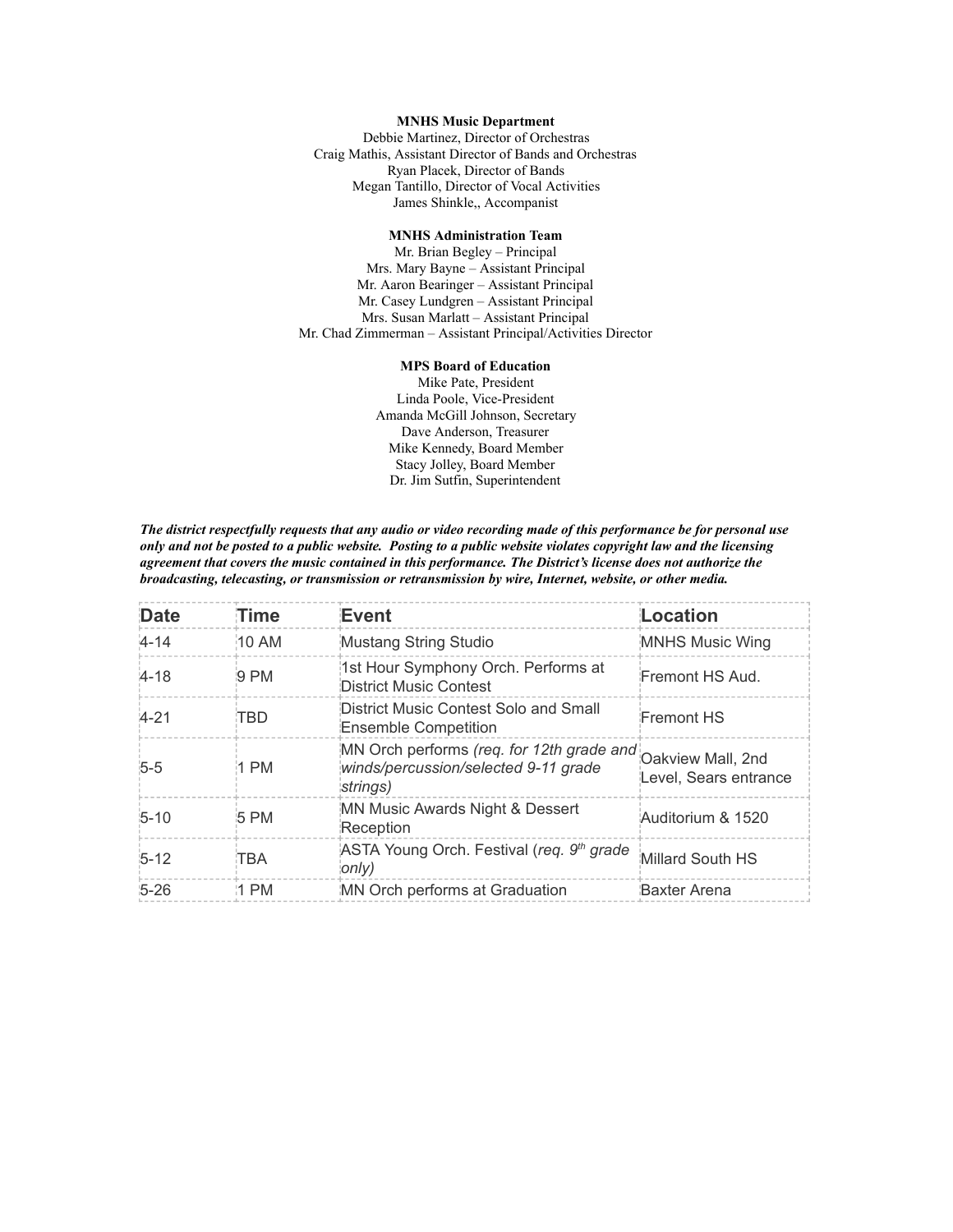#### **Philharmonic Orchestra**

#### **Violin A**

#### **Violin B**

Isabelle Berlin Chethana Deeduvanu\* Murali Devanaboyina Maya Elting Chris Henderson Eva Jindal Navya Khandavalli Mara Matache Brenna Monaghan 1 McKenna Phillips Kashish Poore\* Gabe Ramsey Arjun Sakthi Hannah Serhan Varshini Thyagarajan Joseph (Joey) Zhong\* 1

\* = Orchestra Leadership Team/Class Presidents  $1 =$  All State Orchestra 4 = UNO Honor Orch Jillian Bunjer Sushmitha Chandrasekaran Katie Fulkerson\* Grace Henderson Molly Hosch-Hill Nadira Jeethandran\* Sree Kolli Allison Louthan\* Michael Mbowa Jayadeep Peddyreddy Chaitra Pirisingula Tarun Sivakumar Neeharika Solasa Olivia Twedt\* Abbie Widhalm Michelle Zhu

#### **Viola**

Paul Bierman Gretchen Braak\* Moriah Friesen\* Davis Hill\* Ava Infante Jack Neville Matan Shapiro Ananya Sivashanker Victor Thoms Arya Volvoicar

#### **Cello**

Ella Benson Tess Crowell Anusha Deshpande\* 4 Dexton DeTienne Brayden Gill Autumn Givehand Anissa Martin Nathan McCoy Rylie Mendez Shruti Pradeep Jordan Saxton Varun Sivakumar Ellie Stuart Arpan Swaroop Shresht Yadav\*

#### **Bass**

Abby Demson Ian Klimowicz Nicole Wandrey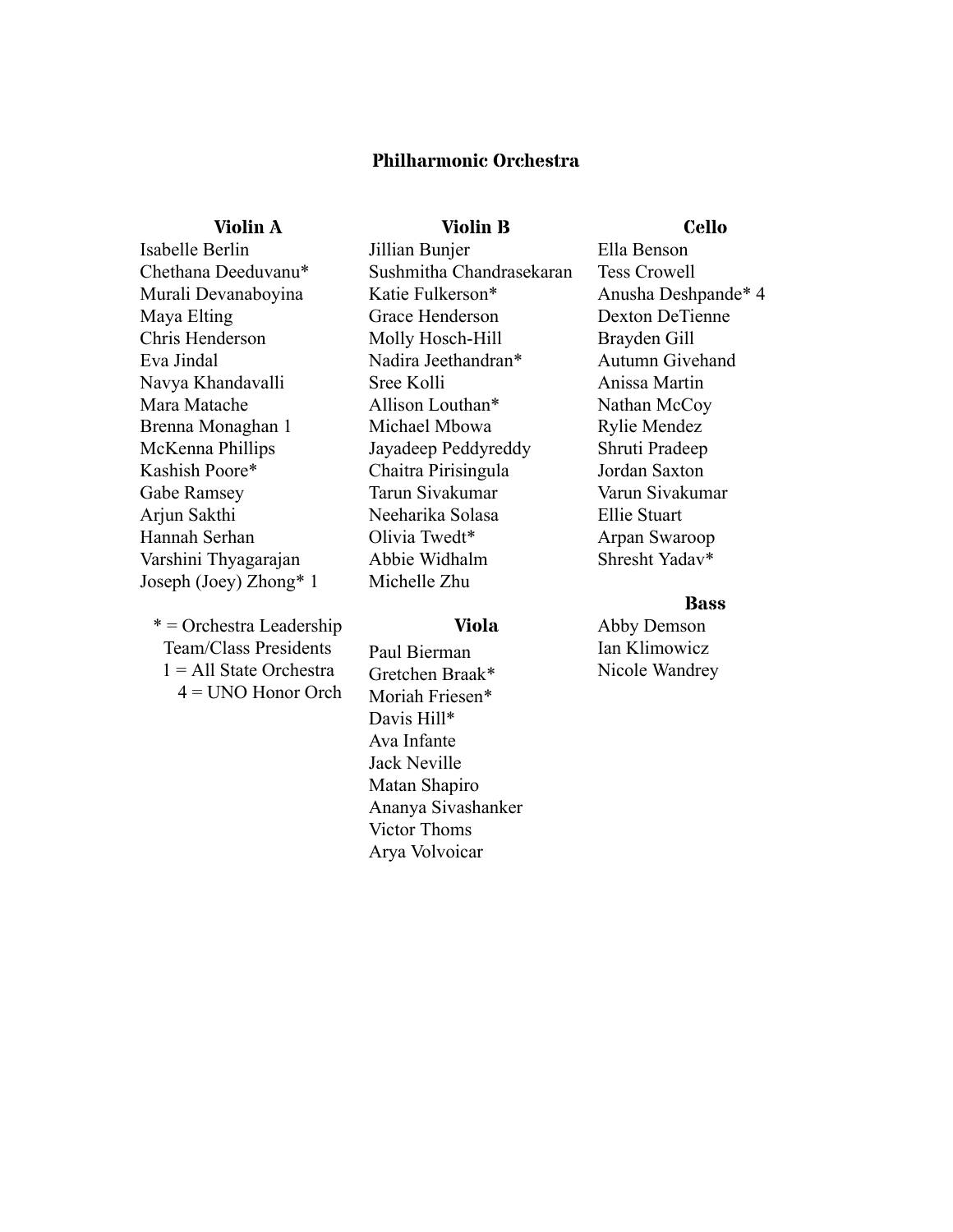#### **2 nd Hour Symphony Orchestra**

**Violin B**

#### **Violin A**

T. J. Beacham Teju Boinpally Grace Dunbar Danielle Glasgow Robyn Handley Makenzi Hawk\* Grace Klinefelter\* Cole Lao Ryan Mendez Ashlie Mendoza Ian Parmley Niheala Ponnatha\* Vaughn Purcell Ramya Rengarajan Kenzie Spigner Megan Townsend\* Pranav Viswanathan Maleigha Warwick Casey Wilkinson

#### **Flute**

Vaishnavi Menon Bridget Peterkin Jenica David

#### **Oboe** Madelyn Dickey

#### **Clarinet**

Mary Kate Huser Taryn Sanders Kelsie Henkel

#### **Bass Clarinet**

Brooke Myers Rebecca Callan

\* = Orchestra Leadership Team/Class Presidents  $1 = All State Order$  $2 =$  All State Band  $3 =$  All State Choir 4 = UNO Honor Orch

Damien Alexander Shreya Chada Jamison Dresser Lizzy Eason Brandon Gardner Liyang Guo Justice Kahler Francesca Kerkhofs Rianna Kopcho Vasavi Kotipalli Derek Larsen Samantha Lu Rylen Neubauer Anjali Nooka Jaina Olari Maddie Ryan\* Mia Schaeppi\* Gracie Schweers\* Kennedy Wolfe\* Felicia Xiong

#### **Viola**

Lainy Blaker\* 2 Jax Bruns Mandy Eason Austin Infante \* 3 Jonathon Keller Michelle Kim Cara Lund 1 Kaedyn Niemeyer\* Katie Plagge Ellie Siebe-Walles Alexa Wildy

#### **Horn** Abby Siebe-Walles Ian Parmley

#### **Trumpet**

Allie Guido Ness Paseka Katlyn Jenkins Kaitie Beccard \* Xander Downs\* Mitchell Feagins 4 Christian Fritz\* Gabby Hiatt\* Asher Jerald-Mends Julia Loneman A. J. Newsome Isaac Osmanson Alec Randazzo Anders Rosoy Sean Ryan Orion Shnayder Ceci Stevens Amelia Tesch Shereese Tomkins Kirsten Wandrey Elle Waterhouse

#### **Bass**

- Karly Beglin Shaunak Datta Kieffer Holder Adam Rutherford Isaac Wardyn
	- **Trombone**

Jamison Dresser Peyton Meink

#### **Tuba**

Jacob Van Riesen Lainy Blaker

#### **Percussion**

Andrew Adams Austin Coe Brandon Carlson Eli Shaner Holly Sernett

#### **Cello**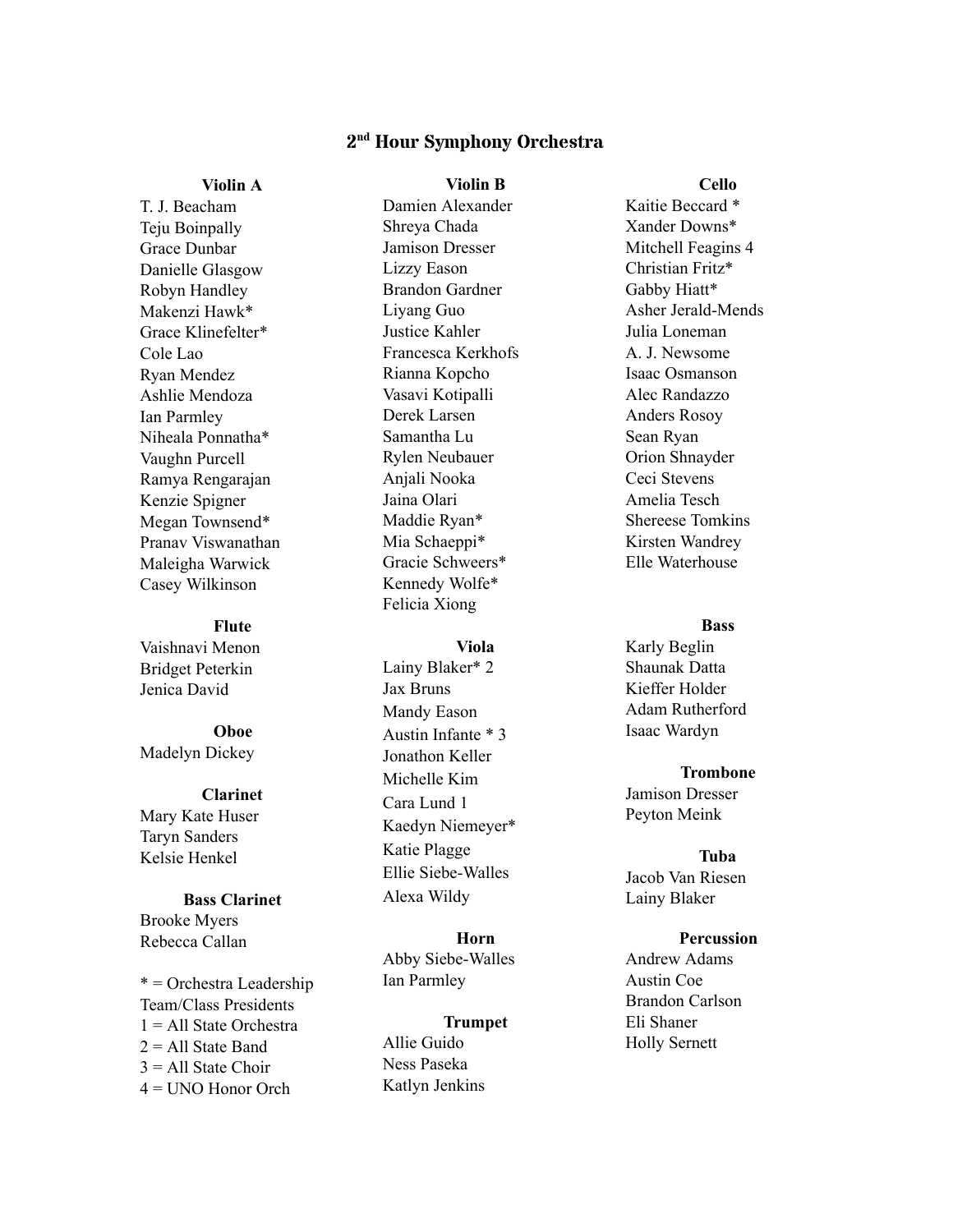#### **1 st Hour Symphony Orchestra**

#### **Violin I**

Ethan Chen\* 1 Rachel Folts Mary Johnson\* 1 Vishnu Menon\*1 Austin Nguyen \* Oliver Niu Juhi Thakker 1 George Varghese\* 1 Elaine Whetstine Rebecca Wright Shreya Yadav

#### **Flute**

Rena Li 1 Lauren Qiu 2 Emma Ulrich 2 Ruike Liang

#### **Oboe**

Makenzie Reed Joelle Rittershaus

#### **Clarinet**

Sarah Clark Caroline Mattern Justin Morrow Lucy Peterkin

#### **Bass Clarinet**

Brent Lienemann

\* = Orchestra Leadership Team/Class Presidents  $1 = All State Order$  $2 =$  All State Band  $3 = All State Choice$ 4 = UNO Honor Orch 5 = UNL Young Artist Award

#### **Violin II**

Matthew Halbur Christopher He\* Sarah Lee Miranda McDaniel Ethan McDermott\* Shae Monaghan\* 1 McKenzie Nelson Elizabeth Nielsen\* Palak Singh Lorin Utsch Srikar Yallala Jeff Zhao

#### **Viola**

Ashley Carlson 2 Fianna Long-Bulduc Alyssa Jarabek\* 3 Emily Juno\* Justin Le Quincey Loveridge Shivani Mudhelli Will Talbot 1 MJ Waterhouse Addison Williams

**Bassoon** Hunter Holoubek

#### **Horn**

Zoe Cook 2 Dalin Plog 2 Ian Parmley

#### **Trumpet** Gracie Fagan 5 Daniel Liebsack Brandon Collins Piper Smith

**Cello** Abbey Braak Logan Dunlop\* 1 Elizabeth Hill 1 Zach Klimowicz Carl Olson Charlie Peng Chella Raghavan\* Abby Siebe-Walles Kelson Welker Ella Williams Jamie Youn\* 1, 5

#### **Bass**

Daniel Bartolomei Bryce Herrington 1 Noah Mussman Cooper Rohde

#### **Trombone**

Charlie Maas 2 Zach Krausman Emma Houfek

**Tuba** Lainy Blaker

#### **Percussion**

Austin Coe Campbell Haasch Aiden Kitchen Josh Sabata